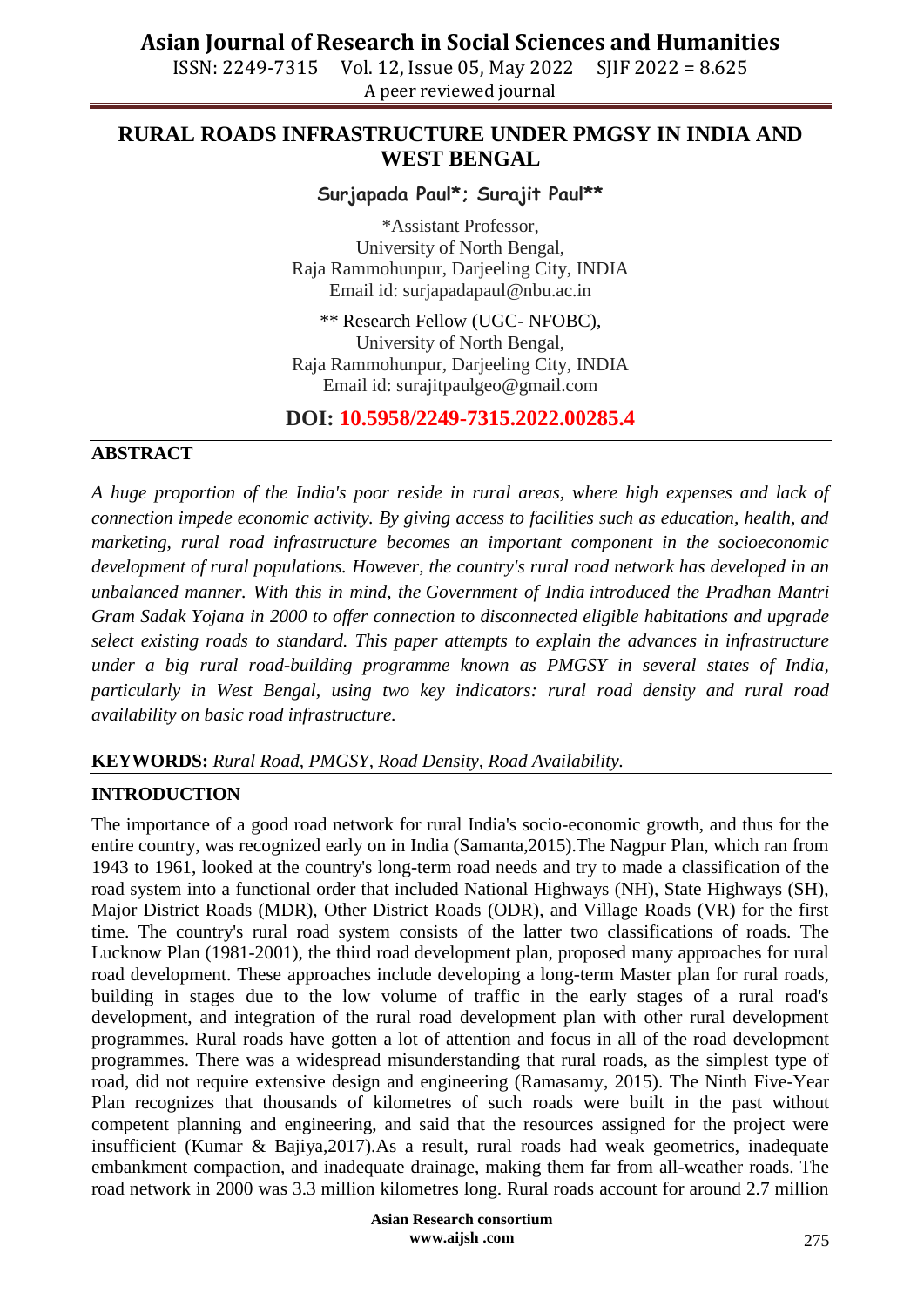ISSN: 2249-7315 Vol. 12, Issue 05, May 2022 SJIF 2022 = 8.625 A peer reviewed journal

kilometres, or about 85 percent of the total. In the year of 2000, overall village accessibility was at 54%, however the situation in terms of accessibility to large habitations was substantially better (Lokesha & Mahesha, 2017).

There is a growing body of evidence that relates transportation investment to improved poverty outcomes. If agriculture and industry are the body and bones of the economy, transportation and communication are the arteries and nerves that allow people and goods to circulate (Konch, 2014).According to a study conducted by the International Food Policy Research Institute on the links between government expenditure and poverty in rural India, a road investment of Rs. 10 crores (at 2009-10 prices) pulls 16,500 people out of poverty (Kale & Pimplikar, 2017)). Inadequate money was also a concern for maintaining, upgrading, and rehabilitating existing rural roads. A network approach was almost non-existent, as was the provision of long-term accessibility with guaranteed upkeep. Up until the start of the PMGSY, progress in rural road accessibility had been made as a result of road sector investments. Using India's road length of 31.03.2020, the country's road density is projected to be 1.80 km/100 sq km, which is comparable to Germany. The existing stock of road length in India was 58.98 lakh kilometres on March 31, 2017. National Highways (NH), State Highways (SH), District Roads, rural roads, Urban Roads, and Project Roads make up the country's road network, with the percentage share of each type of highway shown below (Basic Road Statistics, 2017).

| <b>Category Of Road</b>          | Length Of<br>Roads (In Km) | % Share Total Road<br>Length |
|----------------------------------|----------------------------|------------------------------|
| <b>National Highways (NHs)</b>   | 1,14,158                   | 1.94                         |
| <b>State Highways (SHs)</b>      | 1,75,036                   | 2.97                         |
| <b>District Road</b>             | 5,86,181                   | 9.94                         |
| Rural Road (Including JRY Roads) | 41,66,916                  | 70.65                        |
| <b>Urban Road</b>                | 5,26,483                   | 8.93                         |
| <b>Project Roads</b>             | 3,28,897                   | 5.58                         |
| <b>Total</b>                     | 58,97,671                  | 100                          |

**Source:** Basic Road Statistics (2016-2017), GOI.

## **DATABASE AND METHODOLOGY**:

Data will be collected from both primary and secondary sources for the present study. For assessing the connectivity status of both different states and districts of India and West Bengal, secondary data have been collected from Online Management, Monitoring and Accounting System (OMMAS), GOI (2021), National Resource Data Management System (NRDMS), Road Statistics (Ministry of Road Transport and Highway, 2018). Rural roads constructed under PMGSY schemes taken as a consider for measuring rural road connectivity. A state-by-state comparison of PMGSY road connectivity has been conducted to analyze connectivity status under PMGSY roads. Finally, rural road connectivity has been assessed using two road development indexes for both India and West Bengal state i.e., Rural Road density and Rural Road Availability. These two indexes were calculated based on available PMGSY roads data and other related data (area and population) and thematic maps were drawn to represents state wise and district wise PMGSY road connectivity of both India as well as state of West Bengal. The following formula being used to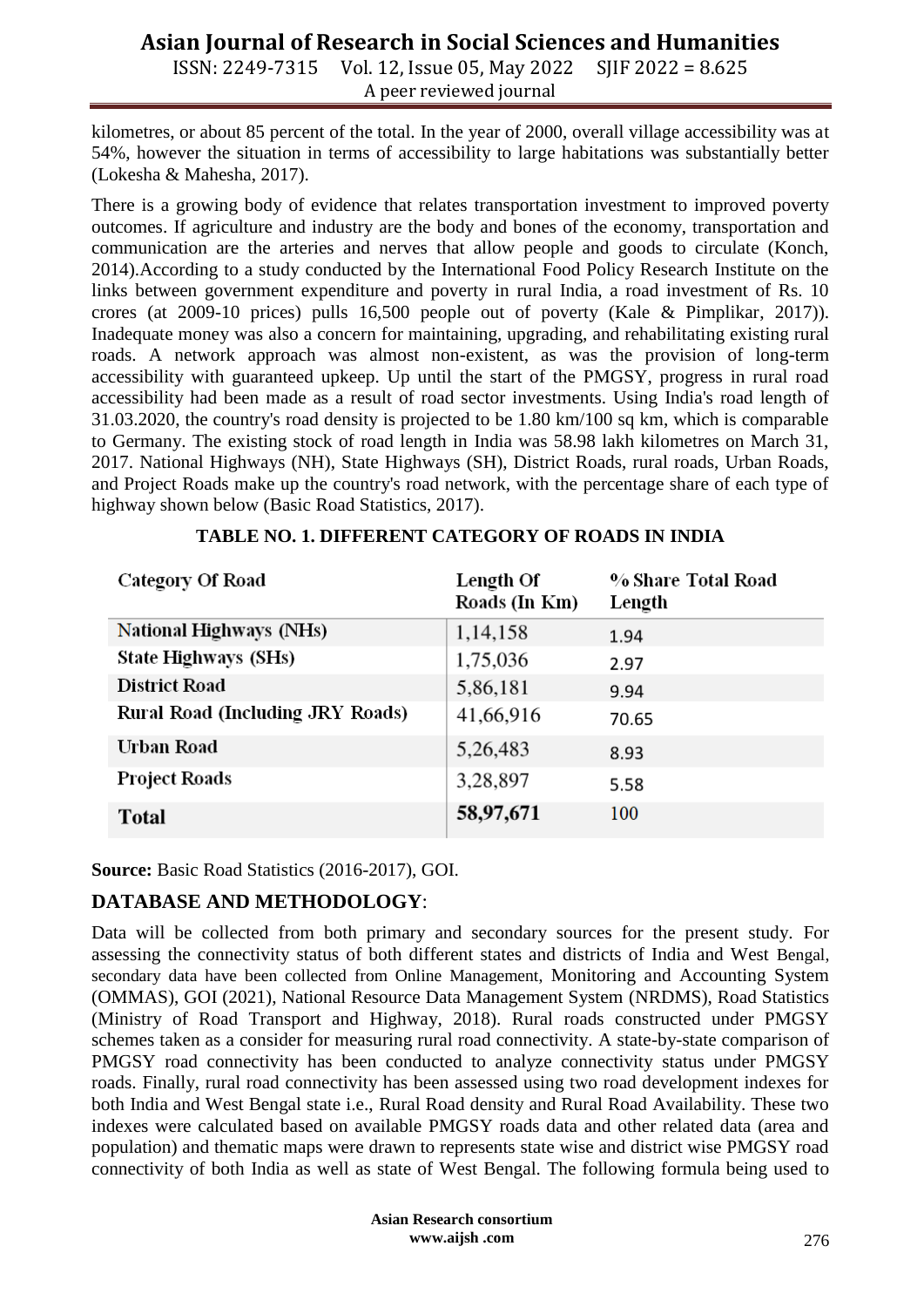ISSN: 2249-7315 Vol. 12, Issue 05, May 2022 SJIF 2022 = 8.625 A peer reviewed journal

calculate above mentioned indexes:

Rural Road Density (PMGSY) per 100 sq km = PMGSY road length/ Area\*100.

Rural Road Availability (PMGSY) per 100 persons = PMGSY road length / Total Population \*100.

### **Progress of PMGSY Roads in India:**

The "Pradhan Mantri Gram Sadak Yojana" (PMGSY) was introduced in the year 2000, as a centrally supported programme and a one-time unique intervention as an effective alleviating poverty approach. The program's primary objective was to connect unconnected habitations in rural areas with populations of 1000 or more by 2003, and those with populations of 500 or more by 2007. The purpose in hilly/desert/tribal areas is to connect habitations with populations of 250 or more. PMGSY-II was begun in 2013 to upgrade selected Through Routes and Major Rural Links (MRLs) with a goal of upgrading 50,000 km in various states and Union Territories, in order to provide better service. Under the 12th Five Year Plan, Phase II of the programme is operational, but it is only available to states that have obtained all sanctions for new connectivity and upgradation under PMGSY-I. The PMGSY-III aims to improve the current Rural Road Network by upgrading existing Through Routes and Major Rural Links that link habitations to Gramin Agricultural Markets (GrAMs), Higher Secondary Schools and Hospitals.



### **Fig. 1. Year wise progress of rural roads under PMGSY.**

A total of 176732 roads were approved under the Pradhan Mantri Gram Sadak Yojana scheme. A total of 160705 roads have been finished under the sanctioned amount. According to the plan, the 176732 road spanned a total area of 738730.516 km<sup>2</sup>. In reality, PMGSY covered a total area of 642041.801k.m. during its whole operational span. In the field of new connection roads, the total number of roads sanctioned is 119431, and the total number of road works completed is 112243. UP-gradation road works were approved under PMGSY, and the total number of finished upgradation roads is 48466.From the beginning of the scheme to the most recent accounting year, a total of 5,74,707.157 km of roads were built across India. The maximum number of completed roads was recorded in 2008-2009, and it gradually declined over time. The years 2009-2010 and 2008-2009 were placed first and second, respectively, in terms of total road length.

Except Delhi and Chandigarh, which are considered as metropolitan areas, PMGSY included practically every state and union territory in India. The government approved a total cost of just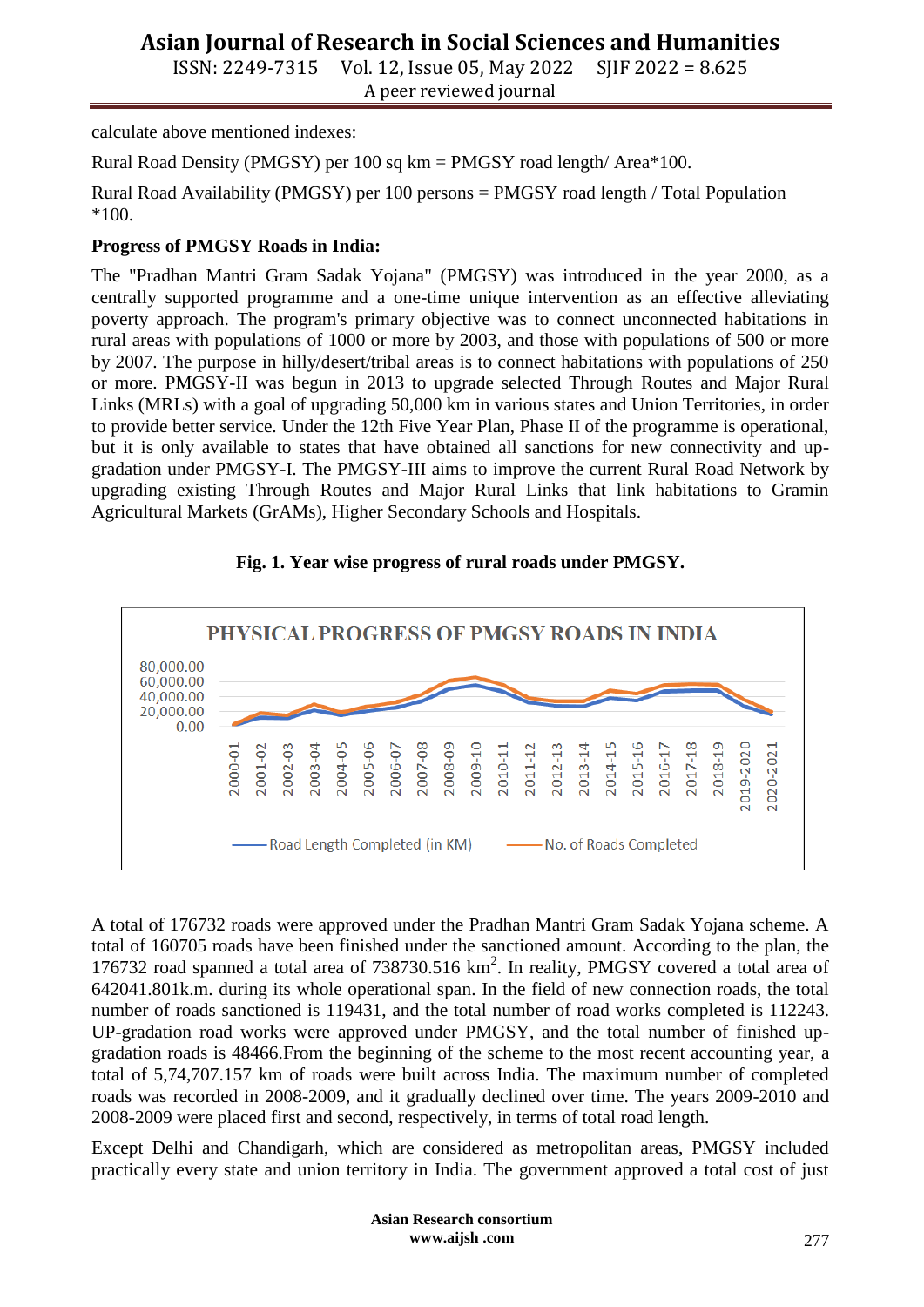ISSN: 2249-7315 Vol. 12, Issue 05, May 2022 SJIF 2022 = 8.625 A peer reviewed journal

1643059 for 90 roads in Goa, covering a total length of 182.740 kilometres, with no maintenance costs approved. The Indian union territory of Andaman and Nicobar Islands received the lowest number of roads, 70, covering a total area of 105.775 kilometres Madhya Pradesh has the most works (19,618) in the long run among 31 states, covering a total length of 75,952.506. Bihar has the highest sanctioned cost of \$3,099,943.00, whereas West Bengal has the highest maintenance cost of 121,747.42. Madhya Pradesh, Rajasthan, Odisha, Bihar, Uttar Pradesh, Chhattisgarh, West Bengal, Assam, and Jharkhand are the states where the completed road length under the PMGSY scheme is satisfactory.



### **Fig. 2. Share of rural road length in different states in India.**

**Assessment of Rural Road Infrastructure under PMGSY in India:**

This section delves into rural India's road connectivity using two key road development parameters: rural road density and rural road availability. These two indicators have been deemed critical for assessing rural road development of India as well as West Bengal.



Fig. 3. Rural Road Density under PMGSY in India ( $km/100$  km<sup>2</sup>)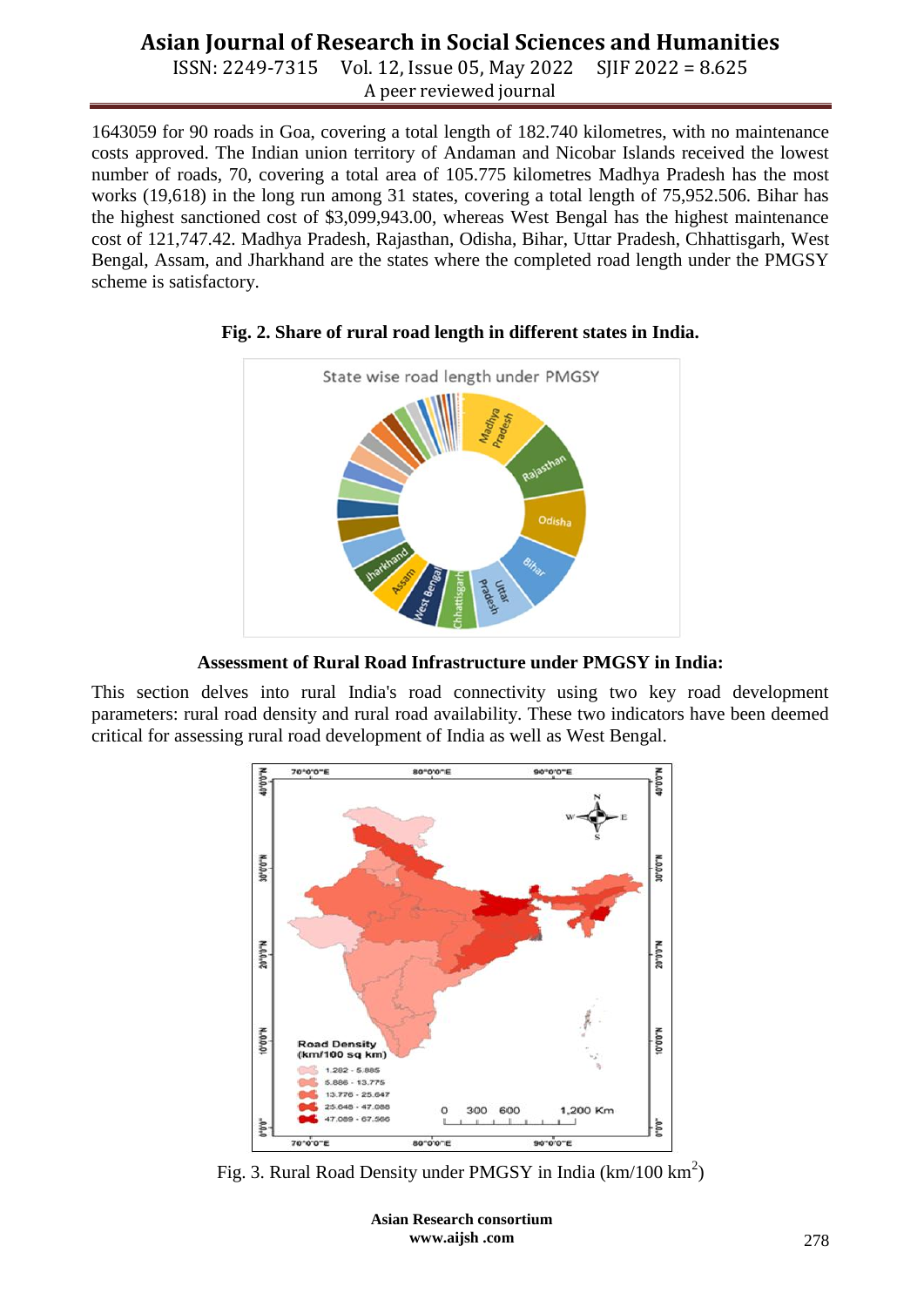ISSN: 2249-7315 Vol. 12, Issue 05, May 2022 SJIF 2022 = 8.625 A peer reviewed journal

PMGSY rural roads were given emphasis in this study for analyzing rural road development in the states.There is a strong variation of road density seen within the states. Sikkim (67 km/100sq.km) has the highest rural road density in terms of total PMGSY road length, followed by Bihar, Tripura, and Jammu & Kashmir, where the majority of rural roads were constructed under PMGSY.The states with the lowest rural road density are Andaman and Nicobar (1.2km/100sq.km), Ladakh (1.9km/100sq.km), and Goa (5km/100sq.km). It was discovered that the rural road density of newly formed states was quite low due to poor maintenance. A road is an important sign of a region's economic progress.



Fig. 4. Rural Road Availability under PMGSY in India (km/100 persons)

The availability of roads to the population is critical since rural commuters rely on transportation services. As a result, road availability has been identified as an important indication of road development. As described in the methodology, rural road availability is shown as rural road length in kilometres per lakh population in rural areas. In India, states show the variation in the distribution of road availability, Ladakh (2.6 km/100 persons), Arunachal Pradesh (1.3 km/100 persons), Sikkim (1.1 km/100 persons), and Mizoram (0.8 km/100 persons) have the highest value of road availability due to their low population density. States with the largest population have a very low quantity of PMGSY rural road availability since PMGSY roads only connect villages with the greatest numbers e.g., Uttar Pradesh (0.032 km/100 persons), Gujarat (0.033 km/100 persons), Haryana (0.028 km/ persons) etc. As a response, the emphasis should be on both the extension and maintenance of rural road length. The PMGSY scheme can help with rural road development because the scheme focuses primarily on rural road construction. The maps clearly shows that the majority of states have the lowest value of PMGSY road density. That is why the government should provide additional funds and maintenance costs to developroad infrastructure.

### **Assessment of Rural Road Infrastructure under PMGSY in West Bengal:**

West Bengal is a state in northern India that stretches from the Himalayas in the north to the Bay of Bengal in the south. This state covers an area of 88,752 square kilometres, covering 2.7 percent of the country's total land area (Islam & Siddiqui,2020).West Bengal has a population of 9.13 crore people with India's fourth-most populous and fourteenth-largest state by area (Census, 2011).West Bengal has the second-highest population density in India, after Bihar, with 1,029 people per square kilometers. According to the 2011 census, rural areas account for 68.11 percent of the state's population, while urban areas stand for 31.89 percent (Ghosh & Chakma,2014). In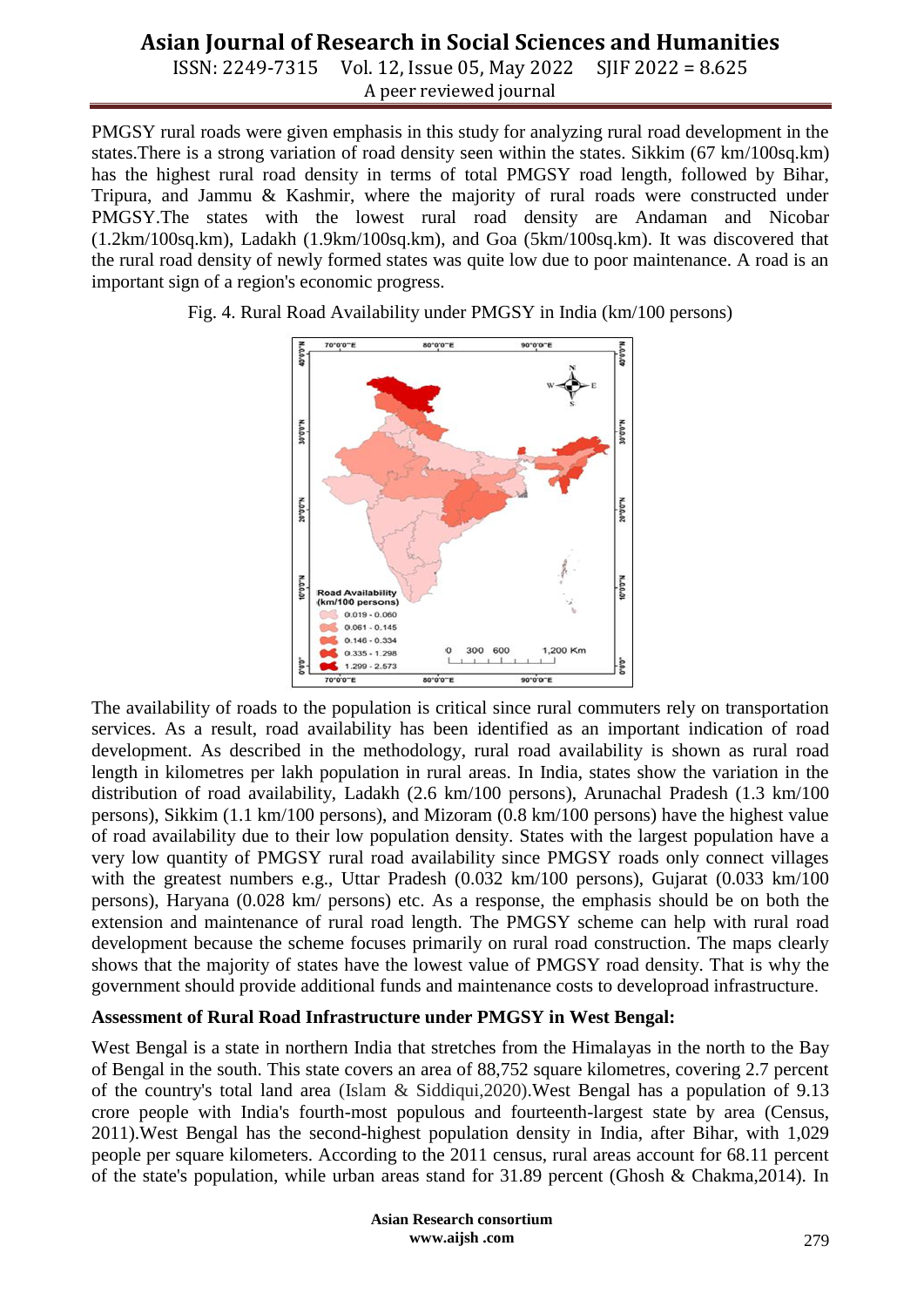ISSN: 2249-7315 Vol. 12, Issue 05, May 2022 SJIF 2022 = 8.625 A peer reviewed journal

2018, West Bengal statistics totaled 204,688.000 km of roads. This is an increase from the previous year's total of 197,079.000 km. West Bengal data is updated yearly, with 15 observations averaging 169,922.000 km from March 2004 to 2018. The statistics set a new high of 204,688.000 km in 2018 and a new low of 21,251.000 km in 2005. The total length of rural roads constructed under the PMGSY scheme in West Bengal is 34,563 km, covering almost every district with measly difference. When compared to other districts, Birbhum and North 24 Parganas have the most completed PMGSY road length.





**Table no. 2. District wise rural road density and rural road availability under PMGSY in West Bengal.**

| <b>NAME OF DISTRICT</b>   | <b>ROAD DENSITY</b><br>(KM/100 PERSONS) | ROAD AVAILABILITY (KM/100<br>PE RSONS) |
|---------------------------|-----------------------------------------|----------------------------------------|
| <b>ALIPURDUAR</b>         | 20.1                                    | 0.057                                  |
| <b>BANKURA</b>            | 45.8                                    | 0.096                                  |
| <b>BIRBHUM</b>            | 494                                     | 0.073                                  |
| COOCH BEHAR               | 37.0                                    | 0.049                                  |
| <b>DAK SHIN DINA IPUR</b> | 41.9                                    | 0.065                                  |
| <b>DARIEELING</b>         | 832                                     | 0.155                                  |
| <b>HOOGHLY</b>            | 483                                     | 0.045                                  |
| HOWRAH                    | 825                                     | 0.068                                  |
| <b>JALPAIGURI</b>         | 33.2                                    | 0.096                                  |
| <b>JHARGRAM</b>           | 55.4                                    | 0.154                                  |
| <b>KOLKATA</b>            | <b>NA</b>                               | <b>NA</b>                              |
| <b>MALDA</b>              | 38.0                                    | 0.041                                  |
| <b>MURSHIDABAD</b>        | 38.5                                    | 0.036                                  |
| <b>NADIA</b>              | 43.0                                    | 0.045                                  |
| <b>NORTH 24 PARGANAS</b>  | 52.8                                    | 0.051                                  |
| PASCHIM BARDHAMAN         | 17.2                                    | 0.005                                  |
| <b>PASCHIM MEDINIPUR</b>  | 307                                     | 0.090                                  |
| PURBA BARDHAMAN           | 24.8                                    | 0.033                                  |
| PURBA MEDINIPUR           | 27.5                                    | 0.029                                  |
| <b>PURULIA</b>            | 36.2                                    | 0.089                                  |
| <b>SOUTH 24 PARGANAS</b>  | 16.9                                    | 0.028                                  |
| UTTAR DINA IPUR           | 46.8                                    | 0.056                                  |
|                           |                                         |                                        |

#### Source: Computed by Authors

The above table depicts that the PMGSY road density and road availability for each district in chronological order. The maps above clearly show that there is variability in the distribution of each indicator. Darjeeling (83 km/100 sq.km) has the highest rural road density in terms of total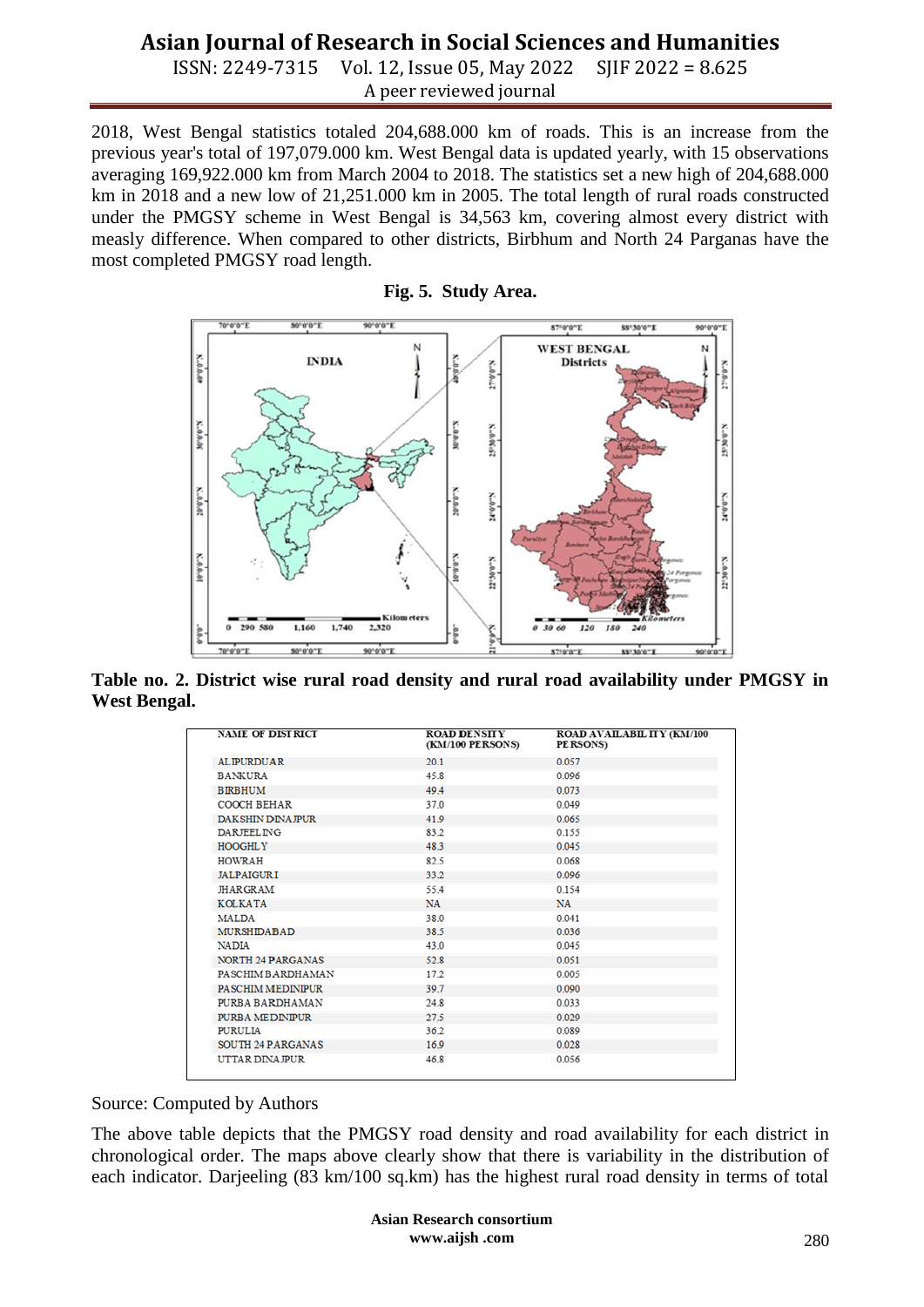ISSN: 2249-7315 Vol. 12, Issue 05, May 2022 SJIF 2022 = 8.625 A peer reviewed journal

PMGSY road length followed by Howrah (82 km/100 sq km), Jhargram (55 km/100 sq km), and North 24 parganas (53 km/100 sq km), where the majority of rural roads were constructed under PMGSY. The newly formed district such as Paschim Bardhhaman (17 km/100 sq km), Alipurduar (20 km/100 sq km) have the lowest rate of rural road density as they have poor infrastructural infrastructure. Furthermore, South 24 Parganas (16 km/100 sq km) and Purba Medinipur (27 km/100 sq km) are districts with low rural road density because they are mostly occupied by urban areas.Likewise, road density, Rural Road availability of PMGSY roads also indicates the growth and development of rural roads built under PMGSY in West Bengal. Darjeeling (1.55km/100 persons) and newly formed Jhargram (1.54km/100 persons) districts are placed topped of the table of rural road availability under PMGSY in west Bengal. Districts like Purba Medinipur (0.029km/100 persons), Paschim Bardhhaman (0.005km/100 persons) have the lowest amount of rural road availability as these districts have large amount of population respect to their areas.

### **Fig.6.Rural Road Density under PMGSY in West Bengal (km/100 km<sup>2</sup> )**



**Fig. 7.Rural Road Availability under PMGSY in West Bengal (km/100 persons)**



**Asian Research consortium www.aijsh .com**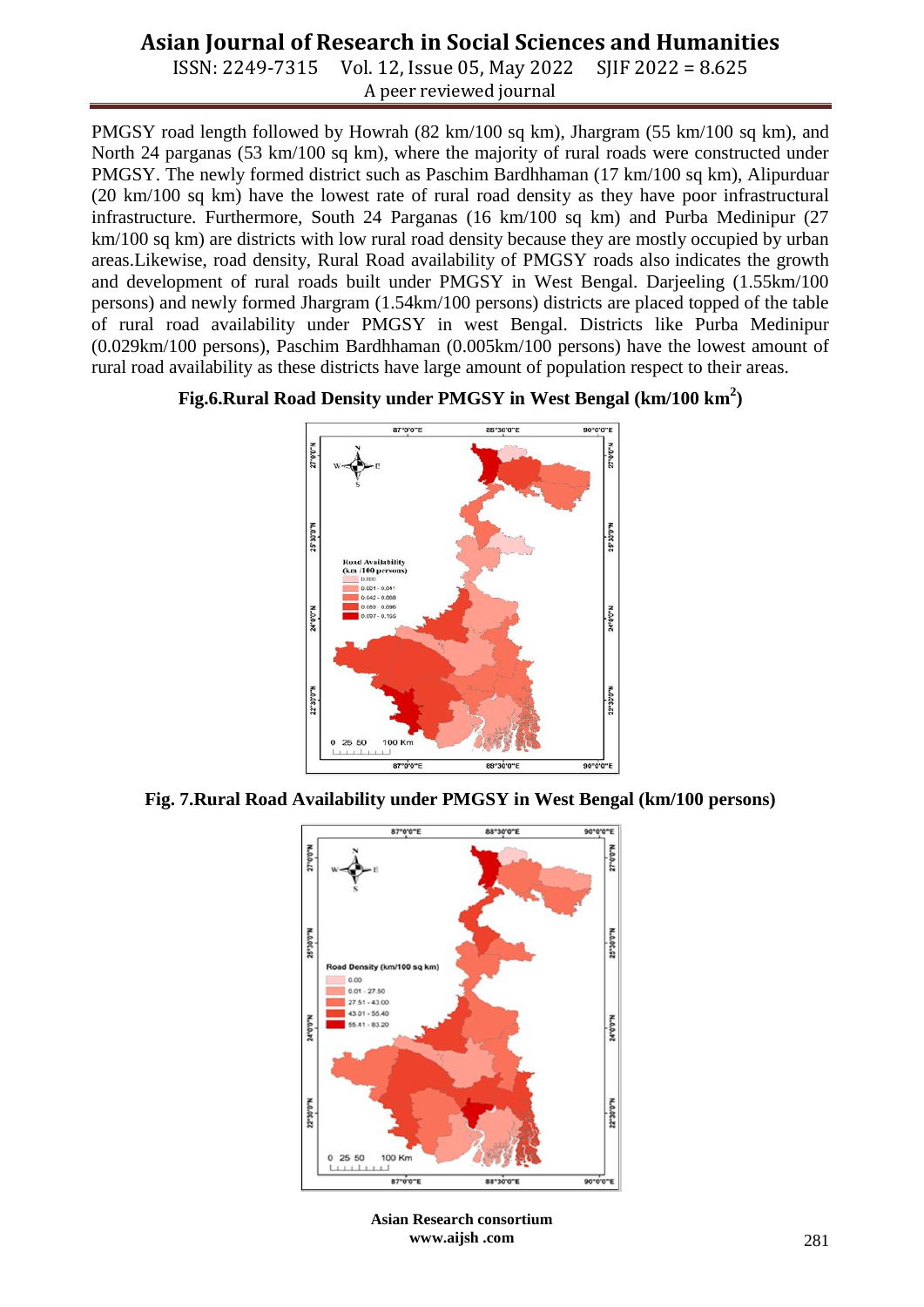ISSN: 2249-7315 Vol. 12, Issue 05, May 2022 SJIF 2022 = 8.625 A peer reviewed journal

### **CONCLUSION:**

The current study examined the connectivity status made under PMGSY scheme in India and concluded that, despite higher total rural road lengths in many states, PMGSY rural road development is very low, limiting people and goods mobility in rural areas. Rural roads are required in India for the development of both the area and the people. However, the PMGSY rural road initiative has begun developing all-weather roads to connect habitations that can be used by residents at any time of year, particularly in flood-affected areas. Though PMGSY aims to connect rural India via all-weather roads, many states are still far behind in terms of paved road connectivity. The study discovered that states with poorer rural road connection, rural road density, and road availability had lower levels of development in several states. As a result, the government should priorities rural road research and development of low-cost rural road building so that the objective of paved roads may be realized with the money available. Due to a shortage of money, many states were unable to meet their goals for rural road construction. As a result, with regard to the current state of PMGSY rural roads in India, the emphasis should be on appropriate planning and the construction of additional rural surfaced country roads.

#### **REFERENCES:**

- **1.** Lipton, M., & van der Gaag, J. (Eds.). (1993). including the poor: proceedings of a symposium organized by the World Bank and the International Food Policy Research Institute. World Bank Publications.
- **2.** Islam, M., & Siddiqui, L. (2020). A geographical analysis of gender inequality in literacy among Muslims of West Bengal, India (2001–2011). GeoJournal, 85(5), 1325-1354.
- **3.** Ghosh, B., & Chakma, N. (2014). Urbanization in West Bengal: An Analysis of Recent Processes. Space and Culture, India, 2(2), 28-41.
- **4.** Samanta, P. K. (2015). Development of rural road infrastructure in India. Pacific business review international, 7(11), 86-93.
- **5.** Shamdasani, Y. (2021). Rural road infrastructure & agricultural production: Evidence from India. Journal of Development Economics, 152, 102686.
- **6.** Lokesha, M. N., & Mahesha, M. (2017). Economic benefits of road infrastructure on agricultural development and rural road infrastructure development programmes of India and Karnataka. Journal of Research in Business and Management, 4(11), 42-48.
- **7.** Oraboune, Syviengxay. "Infrastructure (rural road) development and poverty alleviation in Lao PDR." (2008). Government of India. (2017). Basic Road Statistics of India 2017–18.
- **8.** Meena, S. R. Rural Road Connectivity through PMGSY and its Impact: A case Study.
- **9.** Kale, A. M., &Pimplikar, S. S. (2017). Pradhan Mantri Gram Sadak Yojana: Past, Present & Future. INTERNATIONAL JOURNAL, 2(1).
- **10.** Kumar, R., & Bajiya, S. Impact Assessment Study of Rural Road Connectivity under PMGSY-A Case Study. Journal Volume 18, Oct.-Nov. 2017, 58(62), 13.
- **11.** Konch, U. (2014). Rural Transportation: A study of Pradhan Mantri Gram Sadak Yojana (PMGSY) in Assam. Asian Journal of Research in Social Sciences and Humanities, 4(8), 223-234.